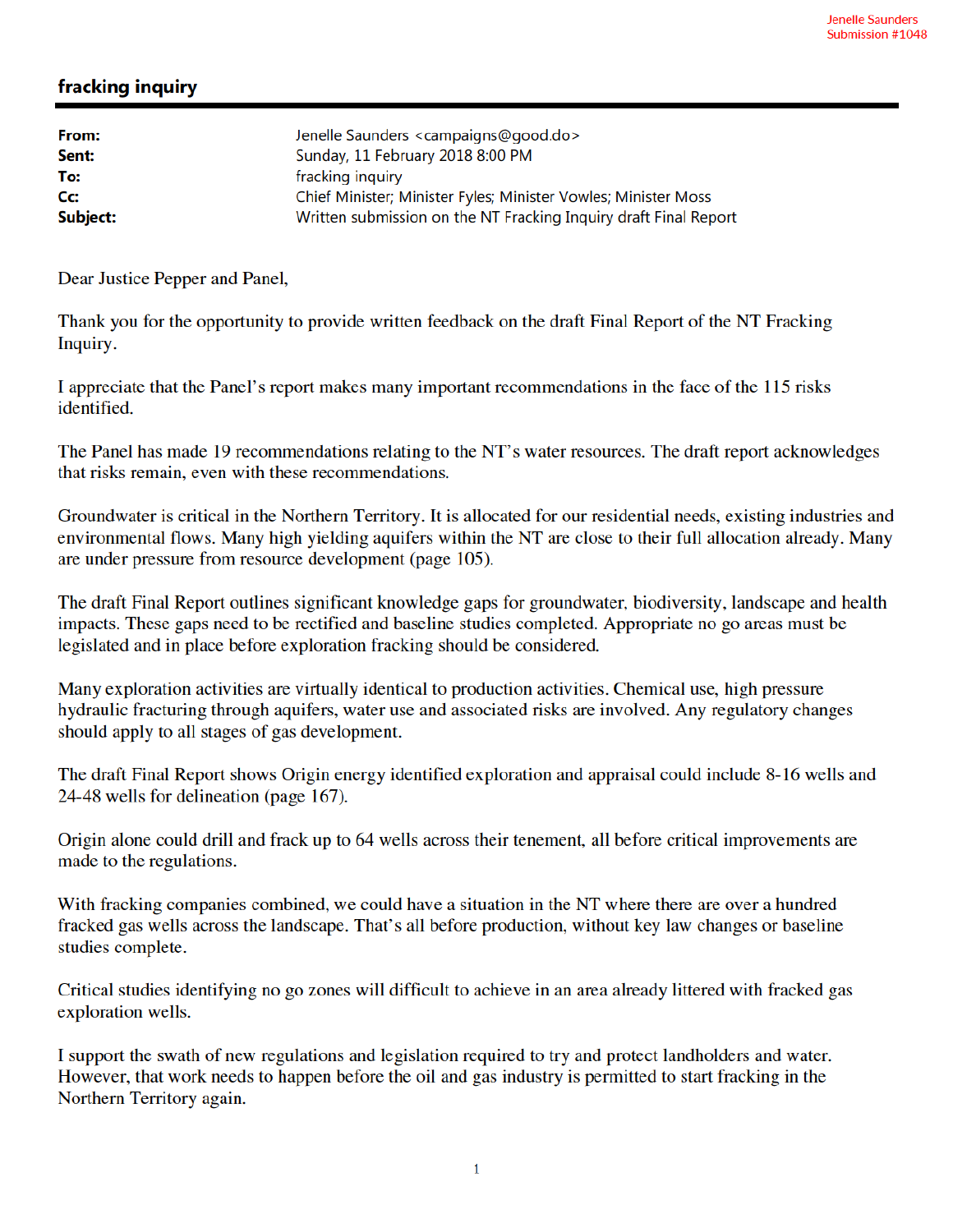The below critical recommendations must be improved and work completed BEFORE EXPLORATION fracking takes place.

Recommendation 5.1 (Enforceable code of practice for abandonment of onshore gas wells)

Recommendation 5.6 (Wastewater management framework)

Recommendation 7.1 (Water Act amended for shale extraction licence and payment for water)

Recommendation 7.4 (Strategic regional environmental and baseline assessment (SREBA), including a regional groundwater model, be developed and undertaken)

Recommendation 8.4 (Fire management plan and 10 year baseline assessment)

Recommendation 9.2 (Code of practice be developed and implemented for monitoring, detection and reporting of methane emissions)

Recommendation 10.1 (Human Health Risk Assessment prepared and approved)

Recommendation 12.11 (Social impact management plan) This recommendation should also be extended to allow for the legal right to say 'no' to fracking.

Recommendation 14.1 (Design and implement a full cost recovery system for fracking regulation)

Recommendation 14.16 (Legislation to regulate seismic surveys, drilling, hydraulic fracturing, and well abandonment)

Recommendation 14.18 (Fit and proper person test)

Recommendation 15.1 (Strategic regional environmental and baseline assessment (SREBA) undertaken and no go zones implemented)

In the NT there is a saying, "Once you frack you can't go back." Exploration fracking is no different. The studies, legal improvements and no-go zones suggested by the panel are critical. They must be actioned before any further fracking exploration.

Let's not wait until the production phase to put in place critical new regulations and laws. We must avoid delays to the protection of the Northern Territory's water, landscapes and people.

Thank you for considering my feedback on this critical matter for the future of the Northern Territory.

Please ban fracking.

Yours sincerely, Jenelle Saunders Alawa, Northern Territory, 0810, Australia

This email was sent by Jenelle Saunders via Do Gooder, a website that allows<br>people to contact you regarding issues they consider important. In accordance with web protocol FC 3834 we have set the FROM field of this email to our generic no-reply address at campaigns@good.do, however Jenelle provided an email address ( ) which we included in the REPLY-TO field.